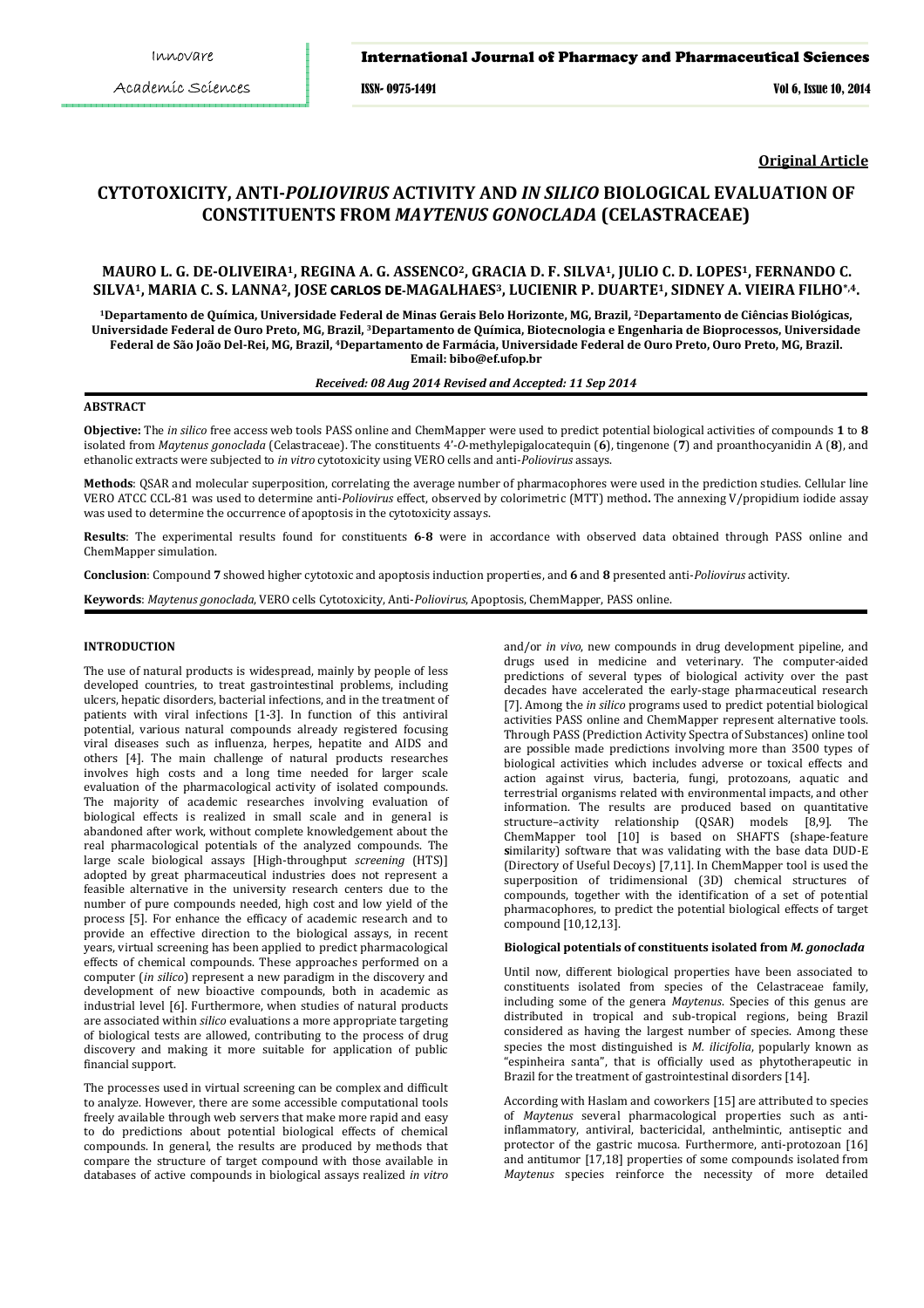pharmacological studies to establish the real potential of these compounds.

The species *Maytenus gonoclada* Mart. (Celastraceae), popularly known as "tiuzinho" is naturally found in the state of Bahia, Minas Gerais and Rio de Janeiro, Brazil [19]. The pentacyclic triterpenes (TTPC) represent the principal group of secondary metabolites isolated from *M. gonoclada*, predominating compounds of the friedelane series [19] and a quinonemethide tingenone that has been found in more quantity in roots [20,21].

Properties such as antitumor, antimicrobial, anti-malaria, cytotoxic and antiviral effects [22] were attributed to various TTPC. These properties make these terpenes candidates for new drugs [23]. To tingenone are attributed several biological activities, mainly associated to its cellular toxicity observed *in vitro* [24].

The 4'-*O*-methylepigalocatequin and proanthocyanidins have received special attention as protective agents in the prevention of urinary tract infections and, due to its anti-oxidant property, also in the prevention of cardiovascular diseases [25]. Flavonoid 4'-*O*methylepigalocatequin was also observed to present antiinflammatory, immune-stimulant, anti-allergy and antiviral activities [26]. The triterpenes lupeol, α-amirin and β-amirin, commonly found in species of the Celastraceae family, present great potential for targeting cancer through various mechanisms such as the down regulation of transcription factors (*e. g*., nuclear factor-kappaB [NFκB]), anti-apoptotic proteins (*e. g*., bcl-2, bcl-xL) and promoters of cell proliferation (*e. g.*, prostaglandin/cyclooxygenase-2 [COX-2]) [18].

A large number of evidences confirm the role of inflammation in cancer development through mediators such as reactive oxygen species (ROS), free radicals, and inflammatory cytokines like tumor necrosis factor-α (TNFα), lymphotoxins, and angiogenic factors [18]. It was also described a stimulation of the apoptosis mechanism in cancer cells, that can be triggered by the activation of proteases such as caspase-3 and caspase-9, leading to the cells' destruction [18].

In this work the constituents 3,7-dioxofriedelane (**1**), 3,16-dioxo-12α-hydroxyfriedelane (**2**), 3,12-dioxofriedelane (**3**), friedelin (**4**), 3-oxo-12α-hydroxyfriedelane (**5**), 4'-*O*-methylepigalocatechin (**6**), tingenone (**7**) and proanthocyanidin A (**8**) (Figure 1), isolated from *M. gonoclada*, were subjected to web tools PASS online and ChemMapper aiming to the prediction of their potential biological properties. Additionally, compounds **6**, **7** and **8** and the ethanolic extracts from leaves, stems and roots of *M. gonoclada* were submitted to *in vitro* assays to determine the VERO cells cytotoxicity, apoptosis *versus* necrosis occurrence and anti-*Poliovirus* activity.

#### **MATERIAL AND METHODS**

## **Exploratory studies of potential biological activities**

The following i*n silico* tools were used to predict potential biological activities for compounds **1** to **8** isolated from *M. gonoclada*.

#### **PASS online**

PASS online provides simultaneous predictions of several types of biological activities based on the chemical structures furnishing both the probabilities of each compound to be active (Pa) and inactive (Pi)**.** Pa estimates the chance that the studied compound to belong to the sub-class of active compounds (resembles the structure of the molecules, which are the most typical in a sub-set of "actives" in PASS training set). Pi estimates the chance that the studied compound to belong to the sub-class of inactive compounds (resembles the structure of the molecules, which are the most typical in a sub-set of "inactives" in PASS training set). (http: //www. pharmaexpert. ru/passonline/index. php).

To develop the study using PASS online firstly is necessary upload the chemical structure, saved in sdf file. The tool carries on the decomposition of the structure in the form of descriptors and compare with descriptors of biologically active compounds available in the database. Through QSAR models, each constituent of *M. gonoclada* was compared with more than 250,000 compounds, including drugs, drug candidates, compounds under register

processes, toxic substances, oncogenes and other biologically active compounds [8,9]. At the end of analytical process the results were established by difference (Pa – Pi), and the potential biological activities generated for compounds **1** to **8** were organized in Table 1.



**Fig. 1: Chemical structures of compounds 1 to 8 isolated from** *M. gonoclada* **and subjected to** *in silico* **PASS online and Chem Mapper tools, to determine its potential biological effect. Compounds 6, 7 and 8 were submitted to** *in vitro* **anti-***Poliovirus* **assays using VERO cells.** 

## **Chem Mapper**

The ChemMapper tool (http: //lilab. ecust. edu. cn/chemmapper/ index. html) produces a number of possible tautomers together with protonation states to increase the extension of the search [10]. For most cases, this increased search extent, improves the accuracy of the final result [10,12,13]. To establish the potential biological activities of target compound is essential the acknowledgment of better chemical structure *versus* biological activity relationships profiles and the similarity of conformational superposition degrees. The similarity score suggested by this tool were converted in perceptual of similarity with the compounds of the database (1.2 similarity score =  $0.6\%$  similarity). The normalized values (score) presented by the tools were not used. The maximum values selected for the similarity score for the same target were considered only when > 60 % similarity. The profile of constituents **1** to **8** was analyzed both in terms of chemical structure, such as in relation to the type of molecule superposition, correlating the average number of pharmacophores found in each one, as well as the same function in terms of similarity of the spatial conformation. At the end of analytical process applied to compounds **1** to **8**, the potential biological targets generated by this tool were organized in Table 2.

#### **Plant material**

*M. gonoclada* was collected in Serra da Piedade, Caeté, Minas Gerais, Brazil and identified by Dr. Rita Maria Carvalho-Okano, botanist of Universidade Federal de Viçosa, MG, Brazil. The voucher specimen (HBCB 60280) was deposited in the Herbarium of the Universidade Federal de Minas Gerais, BH, Minas Gerais, Brazil. Leaves, stems and roots were dried at room temperature and pulverized on a knife mill. Then, the powdered leaves and stems were respectively subjected to extraction in a Soxhlet apparatus using hexane, chloroform, ethyl acetate and ethanol. The powder of roots was extracted with hexane-ethyl ether (1:1), ethyl acetate and ethanol.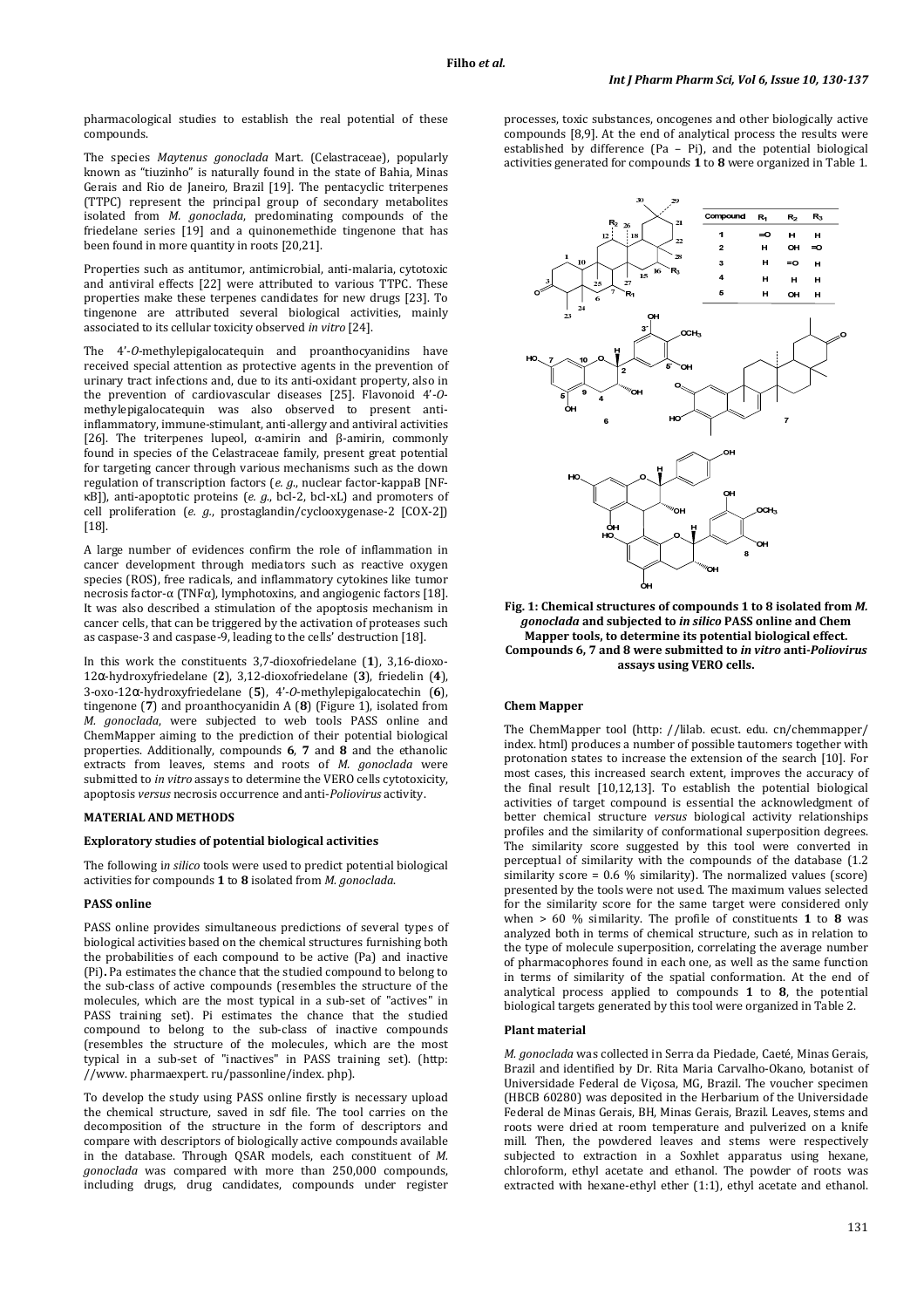The extracting solvent was recovered using rotary evaporator at temperature < 55 °C. Through phytochemical methods, compounds **1** to **8** (Figure 1) were previously isolated by [19,21]. In function of the water solubility, for the cytotoxicity and anti-*Poliovirus in vitro* assays, were selected the crude ethanolic extract from leaves (MGEEF), stems (MGEG) and roots (MGR) and constituents **6**, **7** and **8** (Figure 1).

## **Preparation of chemical solutions**

Crude extracts MGEEF, MGEG and MGR, and constituents **6**, **7** and **8** were weighed into Eppendorf tubes and then dissolved in dimethylsulfoxide (DMSO) Merck, by means of ultrasound, for 10 minutes, to obtain stock solution of  $10.0 \pm 2.0$  mg/mL. Solutions of extracts MGEEF (12.4 mg/mL), MGEG (10.4 mg/mL) and MGR (10.4 mg/mL) and of constituents **6** (12.5 mg/mL), **7** (10.5 mg/mL) and **8** (11.2 mg/mL) were prepared.

#### **Cells, virus and stock solution**

Five passage adherent epithelial cells cultures of green monkey *Cercopithecus aethiops* (Cellular line VERO ATCC CCL-81), *Poliovirus* strain were kindly donated by Erna Geessien Kroon of Universidade Federal de Minas Gerais, Brazil and used for cytotoxicity and antiviral assays. Cells are prepared from healthy, confluent VERO cells that are maintained by passing every  $5 \pm 2$  days, in Dulbecco modified eagle medium (DMEM Sigma-Aldrich®) supplemented with 10 % fetal bovine serum (FBS, Sigma-Aldrich®), 50 mg/mL gentamicine, 100 U/mL penicillin and 5.0 µg/mL of amphotericin B. The culture was maintained at 37 °C in a humidified atmosphere containing 5 % CO2. Prior to the beginning of the trials, VERO cells were tested negative for mycoplasma [27]. The virus multiplication was conducted in monolayers of VERO cells. Stock viruses were prepared from supernatants of infected cells and stored at -70 °C. This cell line was chosen due to its known susceptibility to *Poliovirus*.

#### **Cytotoxicity evaluation**

Extracts and constituents of *M. gonoclada* were subjected to cytotoxicity assays aiming to establish a safe range concentration for further evaluation of anti-*Poliovirus* effect. VERO cells were treated with different concentrations of the ethanolic extract MGEEF, MGEG or MGR, and of constituents **6**, **7** or **8** for 72h. After this incubation period, the cell viability was evaluated using the MTT (3-(4,5 dimethylthiazol-2-yl)-2,5-diphenyltetrazolium bromide) tetrazolium reduction method [28]. Each sample was treated (in 3 replicas) with concentration varying from 0.30 to 125 µg/mL. The cytotoxicity was expressed as CC<sub>50</sub> values (Concentration of sample that induces 50 % inhibition of the cell growth).

## **Viral titer**

The infectious titer of *Poliovirus* stock was determined through direct plate counting that is a method used to count the number of viable cells described by Burleson and coworkers [29]. VERO cells monolayers, previously growth in 6-well plate, were seeded at a density to yield 90-100 % confluence, about 2 days incubation in DMEM. Then the medium was discarded and replaced with DMEM with 200.0 μL of trypsin 10 μg/mL, without FBS and containing various 10-fold dilutions of *Poliovirus* in different well. A well containing the mock-infected cells was used as a control cell. After one hour of incubation, the inoculum was replaced with DMEM overlay containing 0.7 % agarose and 1.0 µg/mL of trypsin, followed by an incubation period of 3 days at 37 °C in a humidified atmosphere containing  $5\%$  CO<sub>2</sub>. Then, the cells were fixed with 10 % formaldehyde  $(v/v)$  for 60 minutes, washed with distilled water and stained with crystal violet an  $10\%$  (m/v). Dilutions which showed 30-300 plaques were chosen for the calculation of virus titer using the formula: plaque forming units (PFU)/mL =  $n \times 10^{i} \times CF$ , in which n = number of plates, CF = correction factor (1000/volume used for infect with *Poliovirus*), i = reciprocal of the dilution factor [30].

#### **Anti-***Poliovirus* **assay**

VERO cells were treated with trypsin 10 μg/mL and transferred to a 96 well microplate (5x104 cells/well). For each ethanolic extract or compound **6**, **7** or **8**, were used four serial dilution (in 3 replicas). The *Poliovirus* suspensions were added to extracts, in four concentrations from  $CC_{50}$ . During each assay, in parallels the following controls were used for cells (Not infected and untreated cells), cytotoxicity (Not infected cells treated with samples) and for *Poliovirus* (Infected untreated cells). The anti-*Poliovirus* activity was evaluated by colorimetric (MTT) method [31].

The inhibition of *Poliovirus* replication was determined by the formula: **%** viral replication inhibition = **(CVE-CV)/(C-CV).** In this formula, V, CV, CC is equal to the average value of optical density at 570 nm  $(DO<sub>570</sub>)$  observed for the well containing: cell + virus + extract (CVE), cell + virus (CV) and for the well with only cells (C). The concentration of sample effective for inhibit 50 % death of cells (EC50), observed in the assay CVE was established by linear regression considering adequate the values for  $R^2 \geq 0.90$ .

#### **Annexin V/propidium iodide apoptosis assay**

The annexin V/propidium iodide assay was used to determine the occurrence of apoptosis in the cytotoxicity assays. Initially, the annexin-V binding buffer 10x was diluted (1:10) in Milli-Q water. The VERO cells were washed 2x with FBS and re-suspended aiming to obtain  $3 \times 10^6$  cells/mL in annexin binding buffer 1x (containing 10 mM HEPES/NaOH, pH 7.4, 140 mM NaCl, 2.5 mM CaCl2).

In each assay tube were added 100.0 μL of the cell suspension, 5.0 μL of anexin V FITC and 10.0 μL of propidium buffer. The tubes were incubated for 15 minutes at 25  $\circ$ C, in the dark. Then, 400.0 µL anexin V binding buffer 1x/tube were added and analyzed, in at most 60 minutes, using a Becton Dickinson FACSCalibur Flow Cytometer, with fluorescence FL1 at 414 nm and FL2 at 451 nm.

| Potential biological effect               | Constituents of <i>M. gonoclada</i> |              |      |      |           |      |       |      |
|-------------------------------------------|-------------------------------------|--------------|------|------|-----------|------|-------|------|
|                                           |                                     | $\mathbf{2}$ | 3    | 4    | 5         | 6    | 7     | 8    |
| Anti-inflammatory                         | 0.82                                | 0.68         | 0.68 | 0.77 | 0.76      | 0.53 | 0.79  | 0.33 |
| Antiulcerative                            | 0.54                                | 0.18         | 0.39 | 0.61 | 0.51      | 0.62 | 0.48  | 0.36 |
| Apoptosis agonist                         | 0.87                                | 0.72         | 0.82 | 0.87 | 0.81      | 0.72 | 0.87  | 0.62 |
| Bcl-xLinhibitor                           | 0.06                                | ----         | 0.06 | 0.08 | 0.05      | ---- | 0.10  | ---- |
| Bcl2 antagonist                           | 0.02                                | ----         | 0.02 | 0.09 | 0.02      | ---- | 0.23  | ---- |
| Topoisomerase II inhibitor                | ----                                | ----         | ---- | ---- | ----      | 0.29 | $---$ | 0.26 |
| Transcription factor NF kappa B inhibitor | 0.46                                | 0.51         | 0.32 | 0.34 | 0.49      | 0.50 | 0.11  | 0.46 |
| Cytostatic                                | ----                                | ----         | ---- | ---- | $---$     | 0.56 | 0.04  | 0.41 |
| DNA polymerase I inhibitor                | ----                                | 0.12         | ---- | 0.02 | 0.18      | 0.31 | 0.11  | 0.24 |
| Antiviral                                 | ----                                | ----         | ---- | ---- | ----      | 0.32 | ----  | 0.25 |
| Antiviral (Hepatitis B)                   | ----                                | ----         | ---- | ---- | ----      | 0.30 | ----  | 0.20 |
| Antiviral (Herpes)                        | 0.31                                | 0.41         | 0.36 | 0.39 | 0.42      | 0.43 | 0.30  | 0.38 |
| Antiviral (HIV)                           | ----                                | ----         | ---- | ---- | $---$     | 0.24 | $---$ | 0.17 |
| Antiviral (Influenza)                     | 0.58                                | 0.44         | 0.58 | 0.70 | 0.67      | 0.65 | 0.64  | 0.52 |
| Antiviral (Rhinovirus)                    | ----                                | 0.27         | ---- | ---- | 0.32      | 0.48 | 0.07  | 0.40 |
| Viral entryinhibitor                      | ----                                | ----         | ---- | 0.12 | $- - - -$ | 0.18 | ----  | ---- |

**Table 1:** *In silico* **test prediction of potential biologic effect using PASS online\*tool**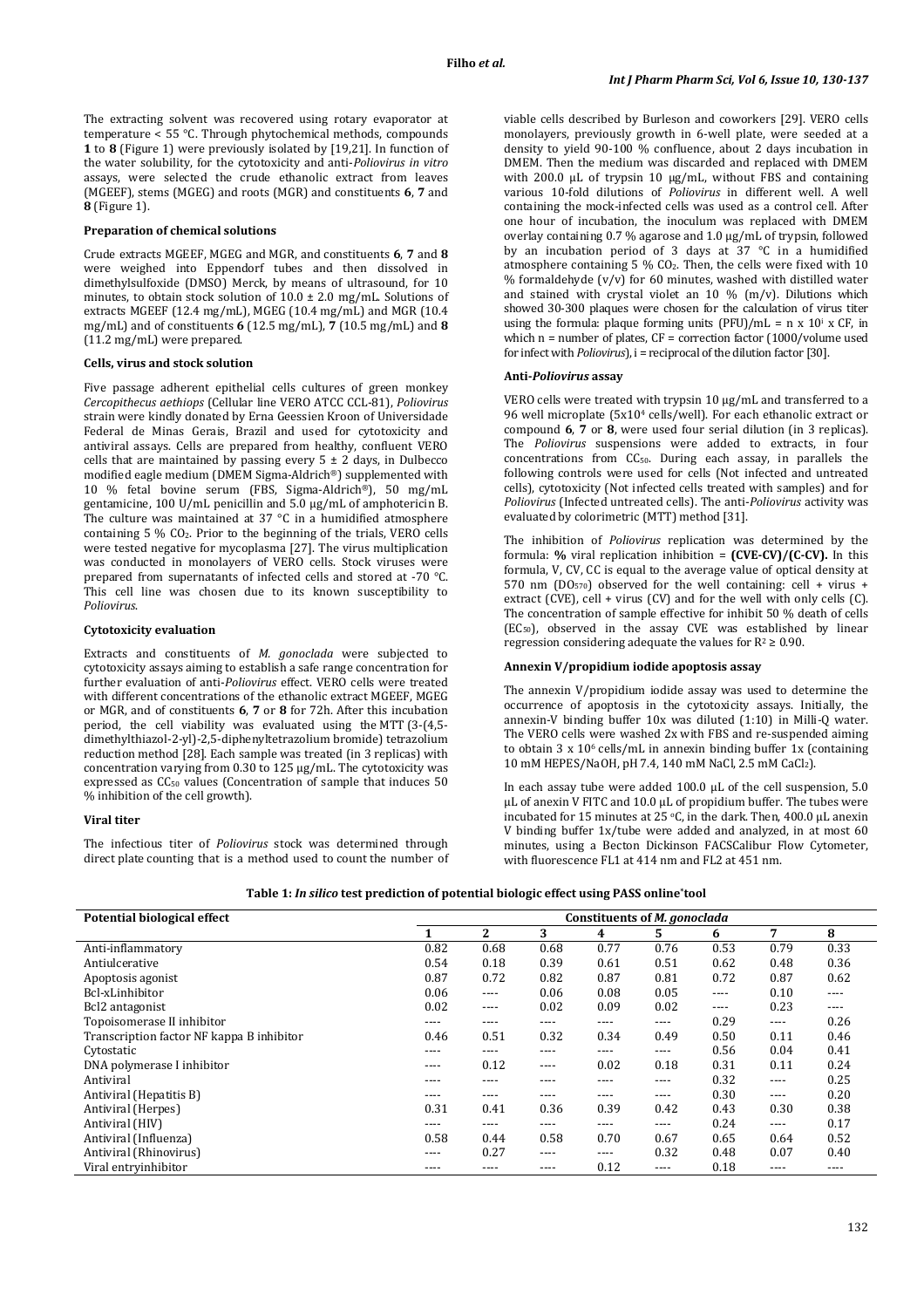\*Values of difference Pa – Pi. (http: //www. pharmaexpert. ru/passonline), --- Not indicated or unsatisfactory.

| Table 2: In silico test prediction of potential biologic targets using Chem Mapper** tool |  |  |  |
|-------------------------------------------------------------------------------------------|--|--|--|
|-------------------------------------------------------------------------------------------|--|--|--|

| Potential biological target                          | Constituents of <i>M. gonoclada</i> |      |      |      |           |       |           |      |
|------------------------------------------------------|-------------------------------------|------|------|------|-----------|-------|-----------|------|
|                                                      |                                     | 2    | 3    | 4    | 5.        | 6     | 7         | 8    |
| Androgen receptor                                    | 0.65                                | 0.65 | 0.65 | 0.64 | 0.62      | 0.65  | 0.67      | ---- |
| Estrogen receptor                                    | 0.66                                | 0.64 | ---- | 0.69 | 0.63      | 0.66  | 0.71      | ---- |
| Estrogen receptor $\beta$                            | ----                                | ---- | ---- | 0.63 | $---$     | 0.66  | 0.63      | ---- |
| Progesterone receptor                                | 0.69                                | 0.66 | 0.67 | 0.70 | 0.65      | $---$ | 0.61      | ---- |
| Proto-oncogene serine/threonine-protein kinase Pim-1 | ----                                | ---- | ---- | ---- | $- - - -$ | 0.74  | ----      | ---- |
| Estradiol 17β-dehydrogenase 1                        | 0.63                                | 0.61 | 0.61 | 0.66 | 0.61      | 0.76  | 0.64      | ---- |
| Retinoic acid receptor RXR- $\alpha$                 | 0.63                                | 0.61 | 0.62 | 0.65 | 0.61      | $---$ | 0.62      | ---- |
| Phospholipase A2                                     | ----                                | ---- | ---- | ---- | ----      | 0.78  | $- - - -$ | ---- |
| Glutathione S-transferase a2                         | ----                                | ---- | ---- | 0.66 | ----      | ----  | 0.66      | ---- |
| Glutathione S-transferase a3                         | ----                                |      | ---- | 0.66 | ----      | $---$ | 0.67      | ---- |
| Cell division protein kinase 6                       | ----                                | ---- | ---- | ---- | ----      | 0.62  | ----      | ---- |
| Cell division protein kinase 2                       | ----                                | ---- | ---- | ---- | ----      | 0.65  | ----      | ---- |
| Thymidylate synthase                                 | ----                                | ---- | ---- | ---- | ----      | 0.62  | ----      | ---- |

\*\* http: //lilab. ecust. edu. cn/chemmapper/index. html., --- Not indicated or unsatisfactory.

Cytotoxic effect based on percent cell viability of VERO cells in function of the treatment with ethanol extract from leaves (MGEEF), stems (MGEG) and roots (MGR) of *M. gonoclada* is showed in Figure 2. The *Poliovirus* effects based on percent cell viability of VERO cells in function of the treatment with ethanol extracts are showed in Figure 3. The histograms obtained through the annexin V/propidium iodide assay related to apoptosis induced in VERO cells treated with compound **6**, **7** and **8** are presented in Figure 4. The progression of apoptosis process of VERO cells associated to the concentration of compound **7**, in Figure 5.

#### **Statistical analysis**

The median values ± standard deviation was representative of four independent *in vitro* assays. To establish CC<sub>50</sub> and EC<sub>50</sub> were used values of linear regression of concentrations associated to dose/response. The statistical analysis of data was realized using the software Prism 5.0, GraphPad Software Inc., San Diego, CA.

#### **RESULTS**

Through the analysis of data generated by the tool PASS online were found potential biological activities (Table 1) and by ChemMapper, the potential biological targets (Table 2) attributed for compounds **1** to **8** (Figure 1).

## **DISCUSSION**

Eight compounds isolated from *M. gonoclada* were subjected to the free web tools PASS online and ChemMapper to make predictions of their potential biological properties. The use of these tools is important as being a previously study aiming to establish adequate choice for *in vitro* or *in vivo* assays.

The PASS online and ChemMapper tools were used *in silico* to make a prediction of potential biological activities (Table 1 and 2) of compounds **1** to **8** (Figure 1) isolated from *M. gonoclada*. The direct indication of potential biological activities, without mentioning the species of target virus was realized by comparison with the database of compounds with antiviral properties. A similar approach was adopted in the prediction of other biological effects (Table 1).

For compound **6** and **7** was possible to infer the apoptosis inductor effect, observed by the prediction made by PASS online (Table 1). The suggestion of possible activities is important, because it opens perspectives for conducting studies aiming to identify the mechanisms of pro-apoptotic action involving the compounds **6** and **7**. The PASS online tool indicated potential antiviral activity against species of the virus influenza and Herpes (Table 1). Also indicate potential activity against DNA topoisomerase II, transcription factor NF kappa B inhibitor and DNA polymerase I (Table 1) that are important targets for researches of new substances with antiviral activity. DNA polymerase is considered as being a potential target associated to anti-*Poliovirus* activity [32]. The ChemMapper tool indicates potential inhibition properties of important antiviral

targets, such as cell division protein kinase 2 and thymidylate synthase, attributed to compound **7** (Table 2). This tool does not provide potential biological targets for compound **8**. According to Mitsuishi and coworkers [33] there are a relationship between phospholipase A2 activity and infection prevention with adenovirus. This can be suggestive of a potential anti-virus activity of compound **6**.

Assenco and coworkers [24] reported the *in vitro* anti-*Rotavirus* (RV-SA11) effect induced by compounds **6**, **7** and **8** (Figure 1), isolated from *M. gonoclada*. Thus, to continue the research related to pharmacological potential of substances isolated from *M. gonoclada*, in this work the ethanolic extracts and constituents **6**, **7** and **8** were subjected to anti-*Poliovirus in vitro* assays.

In general, the *in vitro* assays are based on the inhibition of viral cytopathic effect (CPE) in the cell cultures. In recent years, in the most widely used method the compound MTT is reduced to formazan by mitochondrial enzymes of cells that not suffer the CPE caused by viral infection. The assay is rapid, requires small amount of test sample and enables a direct assessment of cell viability [31]. Through the MTT method was quantified the cell viability of extracts MGEEF, MGEG and MGR, and of constituents **6**, **7** and **8**, using VERO cells and *Poliovirus*.

*Poliovirus* is a human enterovirus of RNA genome, single positive strain, waterborne, transmitted from person to person through fecal excretion and oropharyngeal secretions, mainly oral fecal route. The receptor for *Poliovirus* is only expressed in human cells and some species of primates [34,35]. Part of the infection process occurs with the replication of virus in the gastrointestinal tract, causing viremia [36,37]. When the virus reaches the central nervous system it destroys motor nerves causing distinctive flaccid paralysis with permanent sensory loss [38]. The average incubation period of paralysis is approximately 10 days [39,40]. Only one in 150 primary polio infection causes paralysis, since most of them are subclinical infections [39]. Data inserted in Tables 1 and 2 indicate that compound **6** could be an antiviral candidate. None have been detected in PASS online and ChemMapper associated specifically to *Poliovirus*. Nevertheless, the relationship with phospholipase A2 [41,42] is important for future studies related to anti-*Poliovirus* activity of compound **6**.

Apoptosis or programmed cell death is a physiological process which is essential for the elimination of modified cells, damaged or infected by a virus, for the removal of self-reactive lymphocytes, and to organize in developing tissues [43]. Apoptosis is morphologically characterized by condensation of nuclear chromatin, reduction in cell size, cytoplasm condensation, and loss of intercellular linkages and detachment of cells from the growth surface [44].

The evaluation of apoptosis is important, since one of the main objectives of the current chemotherapy is the destruction of cells by inducing death through apoptosis and not by necrosis [45]. In the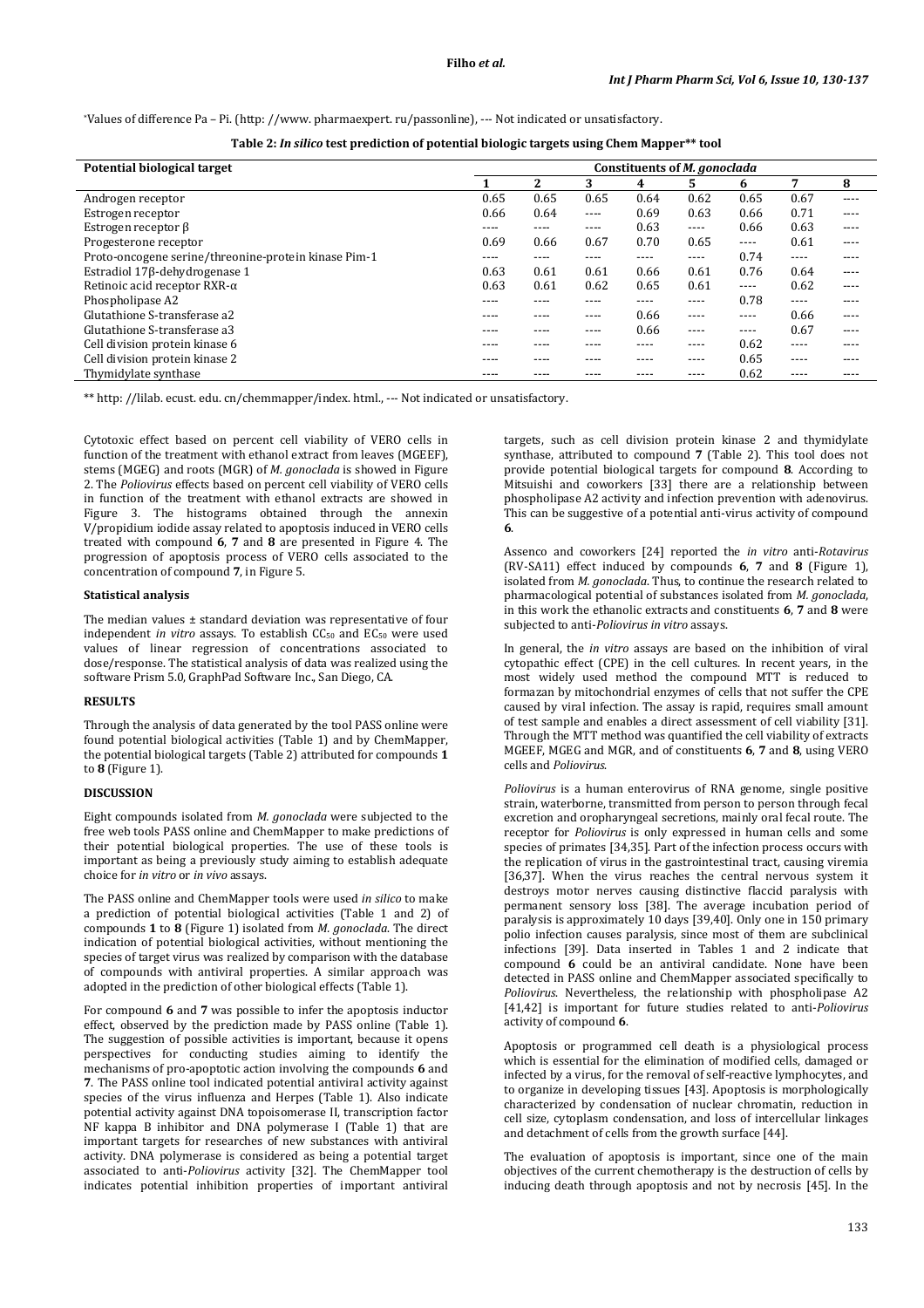case of cell death by necrosis, no programming occurs and the process is morphologically characterized by distinct mode of apoptosis. The necrosis is characterized by enlargement of the endoplasmic reticulum, mitochondria and other organelles, and consequently the cell. Subsequently, the cell membrane becomes permeable to molecules of high molecular weight, the chromatin suffer fragmentation, occur a dissolution of the nuclear membrane, resulting in cell disruption [46]. All compounds subjected to PASS online and ChemMapper *in silico* tools presented potential properties such as apoptosis agonist (Tables 1 and 2). The values of  $(Pa-Pi) \geq 0.5$  established by through PASS online indicate compounds **1** to **8** as being potential apoptosis agonists (Table 1) were herein considered important data associated to apoptosis. However, the values  $\leq 0.5$  attributed shows low probability of compounds **1** to **8** as regulator Bcl-xL inhibitor and Bcl-2 antagonist. All compounds presented potential activity as transcription factor NF kappa B inhibitors (Table 1). Through ChemMapper tool were predicted for compounds **1** to **8** potential targets associated to

apoptosis (Table 2) such as proto-oncogene serine/threonineprotein kinase Pim-1 [47,48], Glutathione s-transferase [49], Androgen receptor [50], cytoplasmic phospholipase A2 [43], retinoic acid receptor RXR-alpha [51] and estrogen receptors [52,53]. According to Wong and coworkers [54], the induction of apoptosis represents good strategy in the cancer treatment. In the *in vitro* labeling by annexin-v, this compound binds to the epithelial membrane of apoptotic cells that are in apoptosis process induced by treatment of cytotoxic substance. By the annexin V/propidium iodide assay is possible to quantify the initial and end populations of cells submitted to apoptosis process.

The ethanolic extract MGEEF, MGEG and MGR, and constituents **6**, **7** and **8** (Figure 1) were subjected to cytotoxic assays using VERO cells and subsequent assay against *Poliovirus*. The value of CC<sub>50</sub>, with 95 % confidence interval was determined for MGEEF (87.74 to 119.30 µg/mL), MGR (71.71 to 95.01 µg/mL) and MGEG (158.9 to 212.9 µg/mL). MGEG was the safest of extracts subjected to tests (Figure 2).



**Fig. 2: Cytotoxic effect based on percent cell viability of VERO cells in function of the treatment with ethanol extract from leaves (MGEEF), stems (MGEG) and roots (MGR) of** *M. gonoclada* **determined through optical density at 570 nm (DO570). (DO570 of treated cells ÷ DO570 of control cells) × 100. Each point corresponds to the median of each value of serial dilution.** 

In the assays conditions, the extracts showed no anti-*Poliovirus* effect, or if it is present, it was herein considered insufficient to offset the cytotoxic effects generated (Figure 3). Compounds **6** and **8** showed anti-*Poliovirus* properties.



**Fig. 3**: *Poliovirus* **effect based on percent cell viability of VERO cells in function of the treatment with ethanol extract from leaves (MGEEF), stems (MGEG) and roots (MGR) of** *M. gonoclada* **against determined through optical density at 570 nm (DO570).** 

**[(DO570 of treated cells - DO570 of virus control) ÷ DO570 of** 

#### **control cells) × 100. Each point corresponds to the median of each value of serial dilution.**

Cytotoxicity *in vivo* is a complex event, whose expression is manifested through a wide spectrum of effects, ranging from functional or metabolic aberrations and complex morphological changes, depending on which no cell death or cell death is observed. Based on the study, the definitions of cytotoxicity vary considering if cells are death or simply have altered metabolism [55]. The *in vitro* assays using cell culture are useful and necessary to define the basal cytotoxicity, *i. e.*, a compound that has the property of inducing damage to essential functions of the cell or even cell death. Cytotoxic assays are important to establish the maximum concentration used, for subsequent antiviral activity evaluation [56]. Smaller percentage of surviving cells indicates greater cytotoxic potential of the tested sample. If the cell viability was reduced to 50 % in wells containing only cells, the sample has a median cytotoxic potential  $CC_{50}$  [57]. According to Rieser and coworkers [58], extracts and compounds that shown values of  $CC_{50} \le 20.0$  µg/mL or 4.0 µg/mL, respectively, are considered cytotoxic.

According to Vasilevsky and coworkers [59] plant-derived of pentacyclic triterpenes provide a versatile structural platform for the discovery of new biologically active compounds. In the present study tingenone (**7**) (Figure 1) was considered the more cytotoxic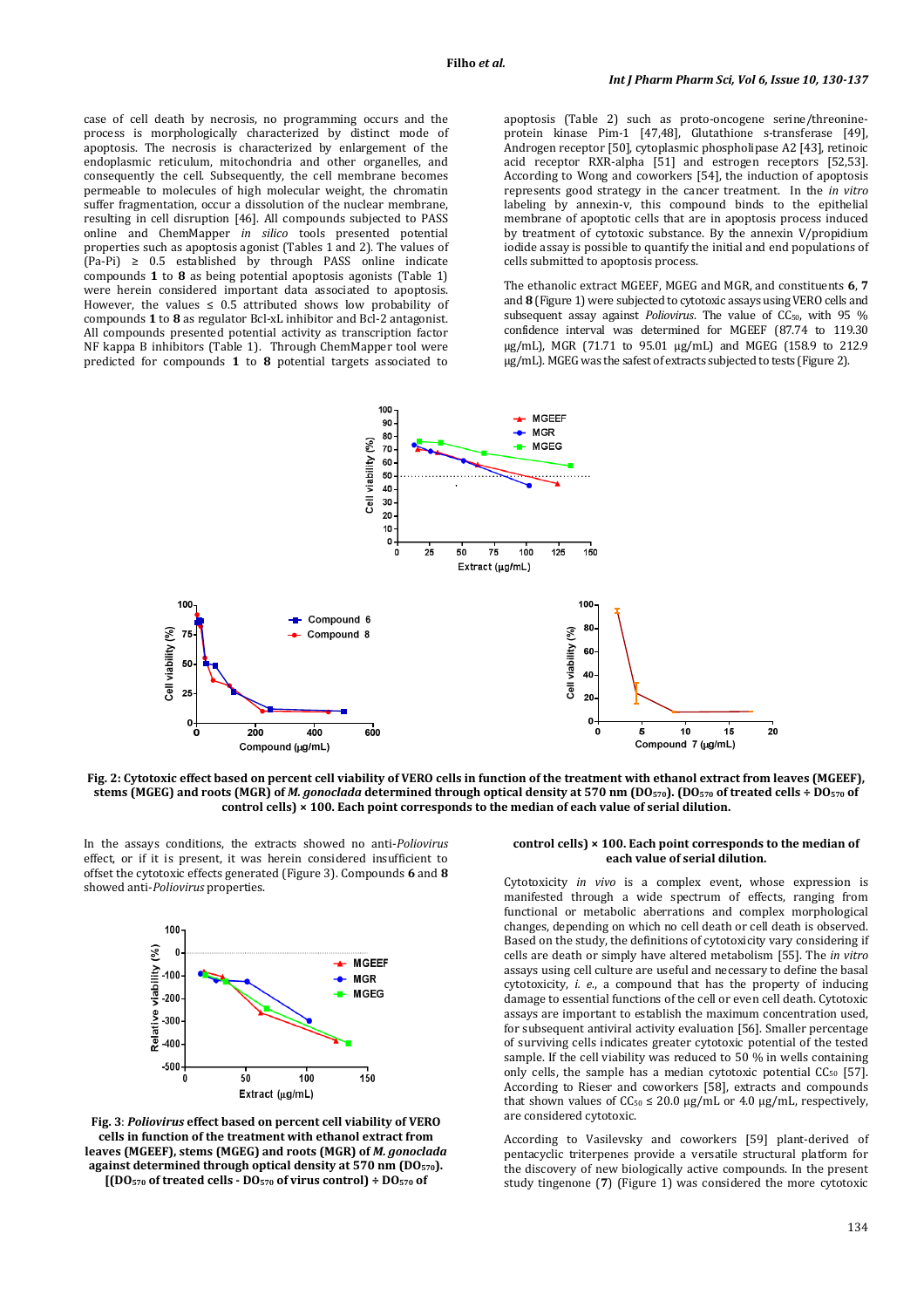$10^4$ 

 $10^{\prime}$ 



constituent evaluated (Figure 2). For this reason, terpene **7** was submitted to annexin V/propidium iodide assay to verify if the cell death was induced by apoptosis process, or not. The percent of viable cells and apoptotic cells was determined by flux cytometry.

**Fig. 4: Histograms obtained from the annexin V/propidium iodide assay used to determine apoptosis induced in VERO cells treated with 4'-***O***-methylepigalocatequin (6), tingenone (7) and proanthocyanidin A (8). Fluorescence FL1 at 414 nm and FL2 at 451 nm. In the lower left quadrant of hystogram is shown the incidence of viable cells (annexin V-/PI-), in the lower right quadrant, the incidence of early or initial apoptosis (annexin V+/PI-), in the upper right quadrant, cells in late apoptosis or secondary necrosis (annexin V+/PI+), and in the upper left quadrant necrotic cells (annexin V-/PI+).** 

In the lower left quadrant of the cytogram obtained (Figure 4) is shown the incidence of viable cells (annexin V-/PI-), in the lower right quadrant, the incidence of early or initial apoptosis (annexin V+/PI-), in the upper right quadrant, cells in late apoptosis or

secondary necrosis (Annexin V+/PI+), and in the upper left quadrant necrotic cells (annexin V-/PI+). This assay was useful to determine that terpene **7** induces cellular death by apoptosis, confirming the predictions made using PASS online and ChemMapper. The late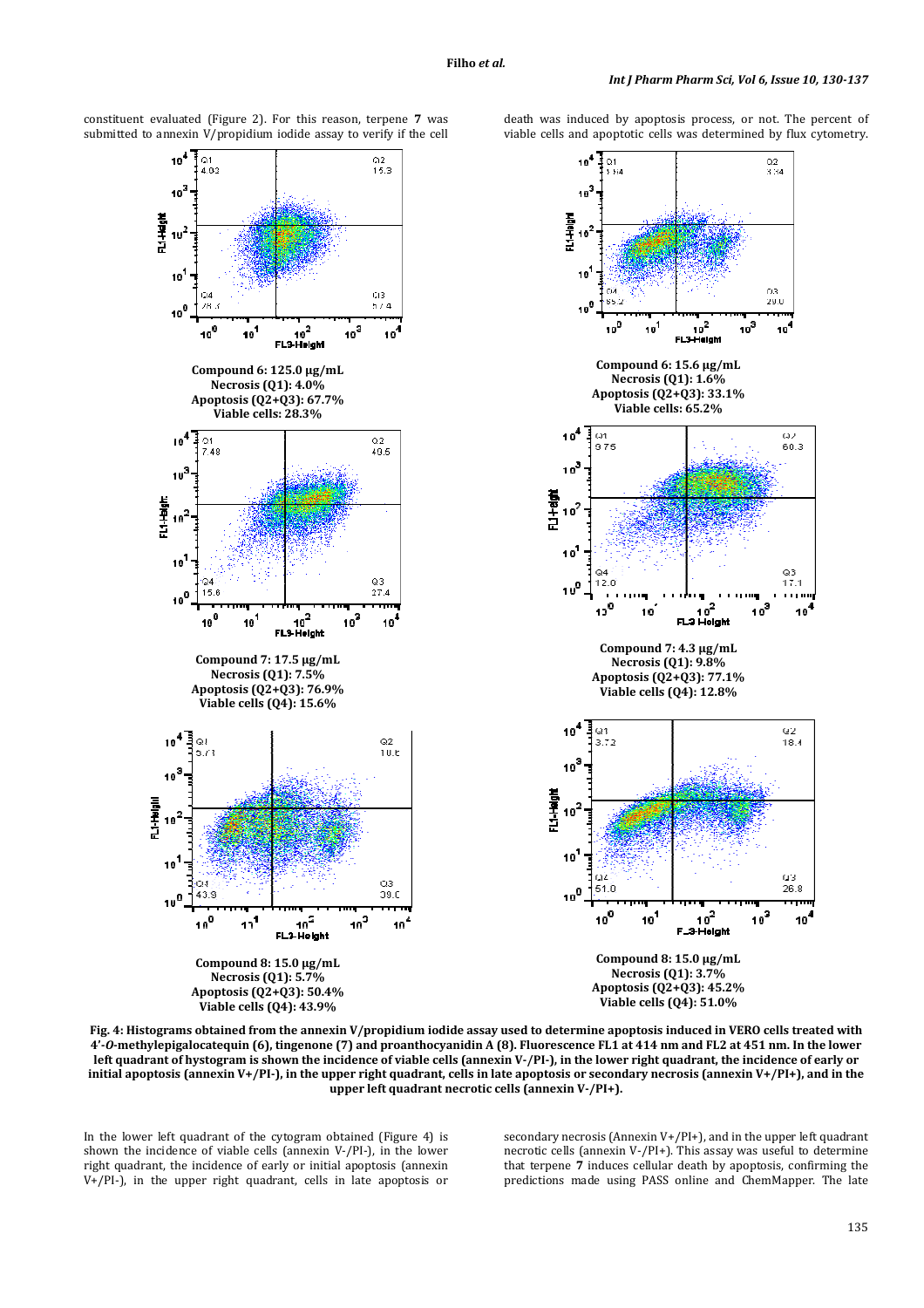apoptose represent the principal event observed in progression of apoptosis process of VERO cells induced by compound **7**. Even in



**Fig. 5: Progression of apoptosis process of VERO cells associated to the concentration of tingenone (7).** 

#### **CONCLUSION**

By the results was possible to conclude for compound **7** a higher cytotoxic and apoptosis inductor properties in VERO cells, and constituent **6** and **8** showed anti-*Poliovirus* activity. These results were observed by the prediction made through PASS online and ChemMapper and by the *in vitro* assays.

#### **CONFLICT OF INTERESTS**

Declared None **s** 

#### **ACKNOWLEDGMENT**

The authors thank the Fundação de Amparo à Pesquisa de Minas Gerais (FAPEMIG) and Conselho Nacional de Desenvolvimento Científico e Tecnológico (CNPq) for financial support.

## **REFERENCES**

- 1. Schulz PV, Hansel R, Tyler VE. Rational Phytotherapy, A Physicians Guide for Physicians and Pharmacists. Berlin, Springer-Verlag, 5<sup>th</sup> ed. 2004. p. 417.
- 2. Veiga VFJ, Pinto AC, Maciel MAM. Plantas medicinais: cura segura? Quím Nova 2005;28(3):519-28.
- 3. Newman DJ, Cragg GM. Natural products as sources of new drugs over last 25 years. J Nat Prod 2007;70:461-77.
- 4. Jassim SAA, Naji MA. Novel antiviral agents: a medicinal plant perspective. J Appl Microb 2003;95:412-27.
- 5. Harvey AL. Natural products in drug discovery. Drug Discov Today 2008;13(19):894–901.
- 6. Schmidt BJ, Papin JA, Musante CJ. Mechanistic systems modeling to guide drug discovery and development. Drug Discov Today 2013;18:13-4.
- 7. Wang X, Chen H, Yang F, Gong J, Li S, Pei J, *et al*. iDrug: a webaccessible and interactive drug discovery and design platform. J Cheminform 2014;6:28.
- 8. Lagunin A, Stepanchikova A, Filimonov D, Poroikov V. PASS: prediction of activity spectra for biologically active substances. Bioinformatics 2000;16(8):747-8.
- 9. Lagunin A, Filimonov D, Poroikov V. Multi-targeted natural products evaluation based on biological activity prediction with PASS. Current Pharm Design 2010;16(15):1703-17.
- 10. Gong J, Cai C, Liu X, Ku X, Jiang H, Gao D, *et al*. Chem mapper: a versatile web server for exploring pharmacology and chemical structure association based on molecular 3d similarity method. Bioinformatics 2013;29(14):1827-9.
- 11. Mysinger MM, Carchia M, Irwin JJ, Shoichet BK. Directory of useful decoys, enhanced (DUD-E): better ligands and decoys for better benchmarking. J Med Chem 2012;55:6582-94.
- 12. Lu W, Liu X, Cao X, Xue M, Liu K, Zhao Z, *et al*. SHAFTS: a hybrid approach for 3d molecular similarity calculation. 2. prospective case study in the discovery of diverse p90 ribosomal s6 protein kinase 2 inhibitors to suppress cell migration. J Med Chem 2011;54:3564-74.
- 13. Liu X, Jiang H, Li H. SHAFTS: a hybrid approach for 3d molecular similarity calculation. 1. method and assessment of virtual screening. J Chem Inform Modell 2011;51(9):2372-85.

low concentration (4.34 µg/mL) the apoptose rate was considered as important when compared to viable cells (Figure 5).

- 14. Wilker MMJ, Tarcísio NC. Study of the pharmacological properties of espinheira-santa (*Maytenus ilicifolia* Mart. ex Reissek) and of two adulterating species. Rev Saúde Desenv 2012;1:20-46.
- 15. Haslam E, Lilley TH, Martin R, Magnolato D. Traditional herbal medicines, the role of polyphenols. Pl Med 1989;55:1-8.
- 16. Leite JPV, Lombardi JA, Chiari E, Oliveira AB. Isolamento biomonitorado de uma substância tripanossomicida de *Arrabidaea triplinervia* (Bignoniaceae), o ácido ursólico. Rev Bras Farmacogn 2001;11:77-87.
- 17. Pisha E, Chai H, Lee IS, Chagwedera TE, Farnsworth NR, Cordell GA, *et al*. Discovery of betulinic acid as a selective inhibitor of human melanoma that functions by induction of apoptosis. Nat Med 1995;1:1046-51.
- 18. Vivek R, Yadav S, Prasad B, Ramaswamy K, Bharat BA. Targeting inflammatory pathways by triterpenoids for prevention and treatment of cancer. Toxins 2010;2:2428-66.
- 19. Oliveira MLG, Duarte LP, Silva GDF, Vieira Filho SA, Knupp VF, Alves FG. 3-Oxo-12α-hydroxyfriedelane from *Maytenus gonoclada*: structure elucidation by 1H and [13]C chemical shift assignments and 2D-NMR spectroscopy. Mag Res Chem 2007;45:895-8.
- 20. Silva FC, Guedes FAF, Franco MW, Barbosa FAR, Marra CA, Duarte LP, *et al*. Algistatic effect of a quinonamethide triterpene on *Microcystis novacekii*. J Appl Phycol 2013;25(6):1723-8.
- 21. Silva FC, Oliveira MLG, Rodrigues VG, Carvalho SM, Duarte LP, Silva GDF, *et al*. Attractive effects of hexane extract and triterpenes from *maytenus gonoclada* on *tenebrio molitor*. Chem Nat Comp 2013;49(3):571-4.
- 22. Gong Y, Raj KM, Luscombe CA, Gadawski I, Tam T, Chuj GC, Sacks SL. The synergistic effects of betulin with acyclovir against *Herpes simplex* viruses. Antivir Res 2004;64:127-30.
- 23. Alvarenga E, Ferro EA. Bioactive triterpenes and related compounds from Celastraceae. Stud Nat Prod Chem 2006;33:239-307.
- 24. Assenco RAG, Silva FC, Lanna MCS, Magalhaes CB, Duarte LP, Silva GDF, *et al*. Anti-*Rotavirus* (RV, SA-11) property of polar substances isolated from *maytenus gonoclada* (celastraceae). Eur J Sci Res 2013;114:256-68.
- 25. Marles MAS, Ray H, Gruber MY. New perspectives on proanthocyanidin biochemistry and molecular regulation. Phytochemistry 2003;64:367-83.
- 26. Vayalil PK, Elmets CA, Katiyar SK. Treatment of green tea polyphenols in hydrophilic cream prevents UVB-induced oxidation of lipids and proteins, depletion of antioxidant enzymes and phosphorylation of MAPK proteins in SKH-1 hairless mouse skin. Carcinogenesis 2003;24:927-36.
- 27. Dobrovolný PL, Bess D. Optimized PCR-based detection of mycoplasma. J Vis Exp 2011;52:4-7.
- 28. Twentyman PR, Luscombe M. A study of some variables in a tetrazolium dye (MTT) based assay for cell growth and chemosensitivity. Br J Cancer 1987;56:279–85.
- 29. Burleson FG, Chambers TM, Wiedbrauk DL. Virology: a laboratory manual. London: Academic Press; 1992. p. 250.
- 30. Chattopadhyay D, Naik TN. Antivirals of ethnomedicines and ethnomedicinal origin, structure-activity relationship and scope. Mini-Rev Med Chem 2007;7(3):275-301.
- 31. Betancur-Galvis LA, Morales GE, Forero JE, Roldan J. Citotoxic and antiviral activitie of Colombian medicinal plant extracts of the *Euphorbia* genus. Mem do Inst Oswaldo Cruz 2002;97:541- 6.
- 32. Berdis AJ. DNA polymerases as therapeutic targets. Biochem 2008;47(32): 8253-60.
- 33. Mitsuishi M, Masuda S, Kudo I, Murakami M. Group V and X secretory phospholipase A2 prevents adenoviral infection in mammalian cells. Biochem J 2006;393(1):97-106.
- 34. Mueller S, Wimmer E, Cello J. *Poliovirus* and poliomyelitis: a tale of guts, brains, and an accidental event. Virus Res 2005;111(2):175-93.
- 35. Racaniello VR. One hundred years of poliovirus pathogenesis. Virology 2006;344(1):9-16.